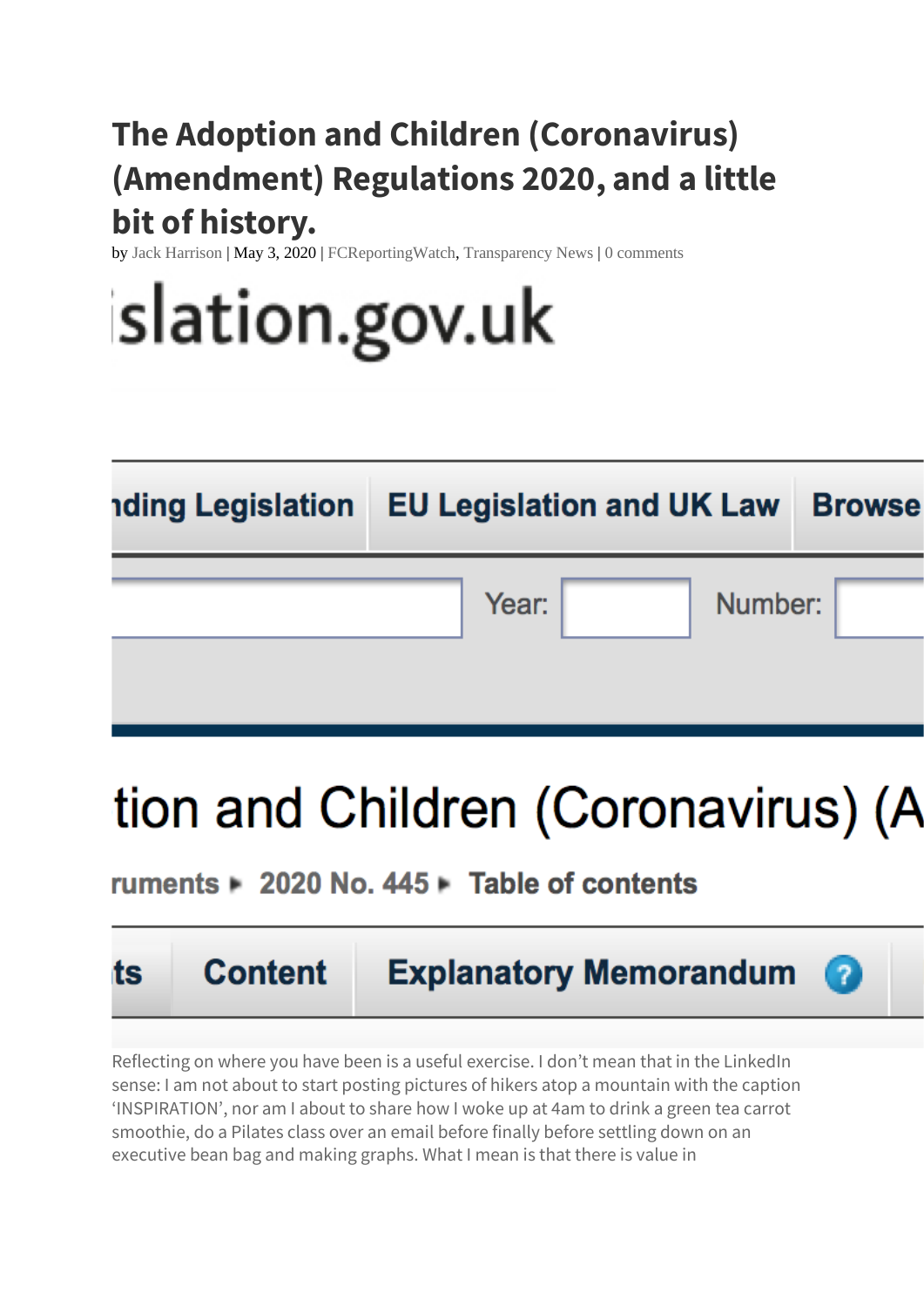contemplation and trying to understand where you are, before evaluating the present or the future.

This will, in the fullness of time, bring me nicely onto the *[Adoption](http://www.legislation.gov.uk/uksi/2020/445/contents/made) and Children [\(Coronavirus\)](http://www.legislation.gov.uk/uksi/2020/445/contents/made) (Amendment) Regulations 2020***.** The regulations are a Statutory Instrument brought into force last week which amend and, importantly, relax legal protections for children in care.

So, stay with me.

#### **Some History**

But first, some history. Why do we protect children in this country? Ill treatment of children by their parents was recognised as a social problem in the mid-to-late 19<sup>th</sup> century. It was around this time that organisations like the NSPCC and Barnardo's cropped up to rescue the abandoned, neglected and ill-treated children. They led the way in encouraging parents to treat their children properly, and for Parliament to make sure that they did. 1889 brought the first Act of Parliament to protect children from ill treatment and punish those who did, the *Prevention of Cruelty to, and Protection of, Children Act 1889*. This was amended in 1894 to widen the definition of cruelty to include mental cruelty and to introduce the crime of denying medical treatment to a poorly child. As time has gone on, the protections the law has afforded to children have increased. In 1908 *the Children's Act* introduced a register for foster parents and outlawed sexual abuse of children. *The Children and Young Persons Act 1932* introduced the first recognisable system of supervision for children who were at risk of harm, and in 1933, the *Children and Young Persons Act* introduced sweeping reforms of child protection, defined neglect and abuse, created a mandatory minimum age for working, and conceptualised an early version of the 'welfare principle' as we understand it today.

As time went on, measures were enacted to increase the protection for children. In the mid 1940's the death of 12 year old Dennis O'Neill at the hands of his foster father caused moral panic. Young Dennis had been starved for months – at 13 he weighed just four stone. *The Monckton Enquiry* criticised the local authorities involved with Dennis for their lack of oversight and communication, and soon after, the *Children Act 1948*, codified a series of reforms imposing wide ranging duties on Local Authorities, and establishing designated committees and officers in each local authority area.

Greater recognition of the extent and nature of child abuse became recognised during the 1960's, and American physicians led the way in examining patterns of injuries identified by paediatricians at a young age. These injuries, commonly found together, including fractures of different ages to long bones and subdural haematoma (a collection of blood under the skull), were caused by violent parents. Dr Kempe – a Polish paediatrician – called this 'Battered Child Syndrome'. *The Children and Young Persons Act 1963*, and an act of the same name in 1969 – reformed the law further and increased duties on local authorities.

Public awareness again increased in 1971 with the death of Maria Colwell. Maria had been removed from her mother under a court order, and fostered by her aunt and uncle. Maria's mother sought return of Maria after making significant changes to her life, and Maria was sent home to her, whereupon she was neglected and died of multiple injuries aged 7 and a half. This, however, was not before several referrals and calls to social services and the NSPCC about her safety. The social work professionals involved were heavily criticised, but it must be recognised that they operated within a legal framework for child protection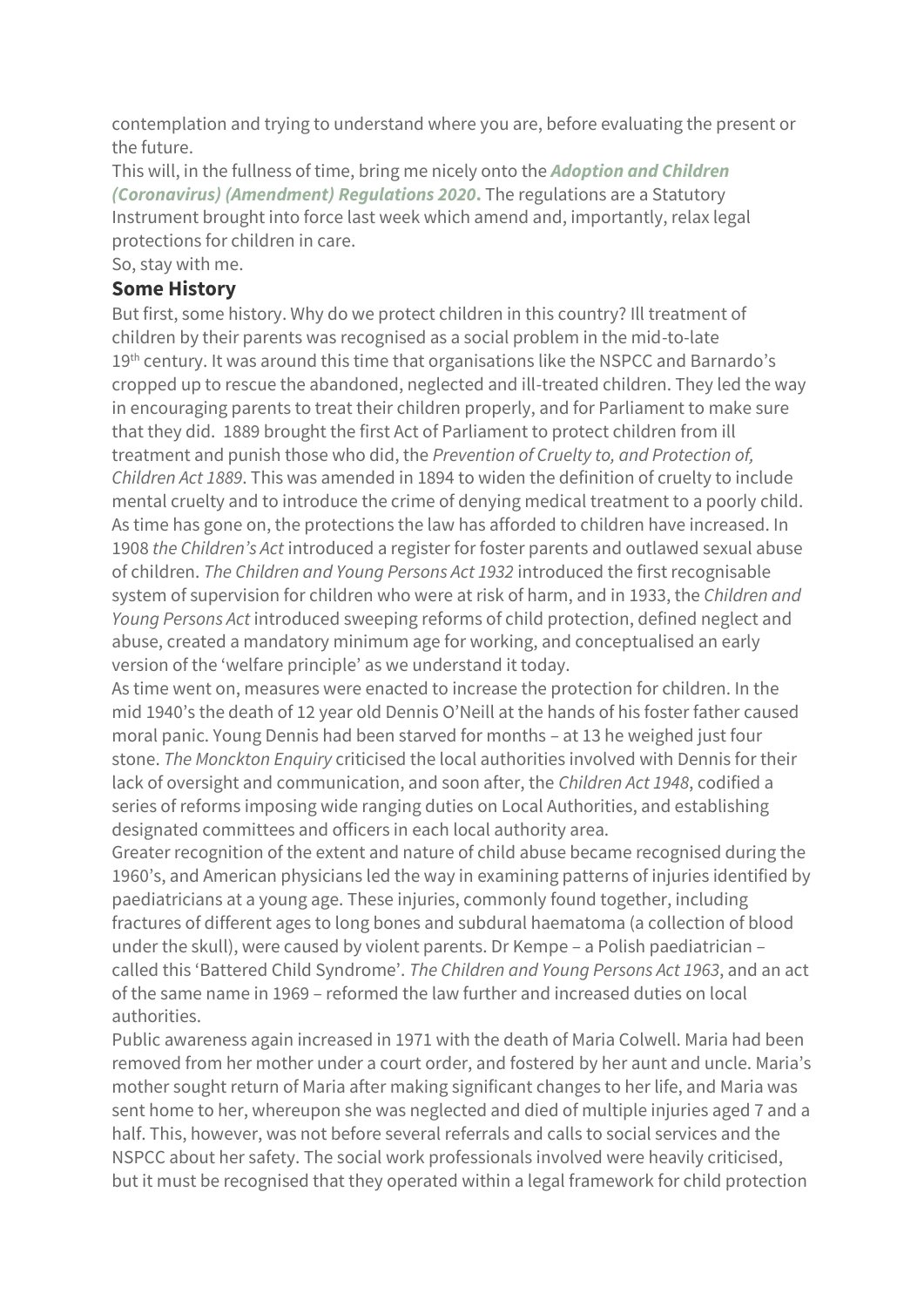that was incomprehensible to most social workers and largely ineffective by today's standards.

As the 1980's came, child sex abuse was becoming a hot topic as awareness of this was growing throughout America in the 1970's. Public attention was drawn to the crisis in Cleveland in 1987. Briefly, in Spring 1987 the number of child sex cases diagnosed in Cleveland rose dramatically. Large numbers of children were admitted to hospital before being removed – with their siblings – from their parents for examination and protection. The health service, courts and social services struggled to deal with the volume of cases as they were occurring. As a result, co-operation between the police and social services broke down and investigating cases became very difficult. There was widespread disbelief about the nature of the diagnoses, and one particular form of diagnosis (called reflex anal dilatation) was controversial. A public inquiry was ordered under the chairmanship of Dame Elizabeth Butler-Sloss, then a High Court Judge. The report was a landmark, and set the tone for the way agencies were expected to collaborate and treat such cases, as well as making several recommendations to changes to child protection law and practice. At the same time came the *Review of Child Care Law (1985)* – led by leading experts and the Law Commission, with the input of several different government departments and 12 public consultations.

Framing the need for reform at this time was the death of Kimberley Carlisle. Kimberley, aged 4, was killed by her stepfather after he was refused access to the family home. These two reports led to the *Children Act 1989*, a seminal piece of child care legislation which is still in force today. The 1989 Act consolidated the entirety of public and private children law in England and Wales. The Act gave every child the right – and imposed on every local authority a duty – to protection from abuse and to have inquiries made as to their welfare. The language of the act was clear and unambiguous – something never achieved by the *Children and Young Persons Act 1969* and it's slightly softer drafting. The Act set clear parameters for the compulsory intervention by the state in family life, and rested on the principle that children are best looked after within their family. The seven routes for a child going into care were abolished, and replaced with one.

On the international stage, 1989 also brought the *UN Convention on the Rights of the Child*. In 2007, the murder of Peter Connelly (known as Baby P) hit headlines for what was reported as perceived failures of Haringey CSC, again leading to a nationwide review of childcare. The death of Poppi Worthington prompted a serious case review in Cumbria and an IPCC investigation into the police.

Social work practice guidance was also consolidated with '*Working Together Under the Children Act*'. This established procedures to be followed in cases of child abuse and, in particular, death from child abuse. The guidance laid down good practice in every aspect of child social work. It was updated in 1999 as '*Working Together to Safeguard Children*' and exists in amended form today. In 1999, the *Protection of Children Act* was passed to prevent paedophiles working with children.

The death of Victoria Climbie in 2000 exposed wholesale failings in child protection. Climbie's story is a real tragedy: she was failed multiple times by social workers who failed to intervene during many opportunities as she was being brutally tortured by her greataunt and her boyfriend. She was burnt with cigarettes, tied up for periods of over 24 hours and abused with bicycle chains, hammers and wire. *The Laming Inquiry* slated the processes that ultimately led to her death. This report led to *Children Act 2004* and the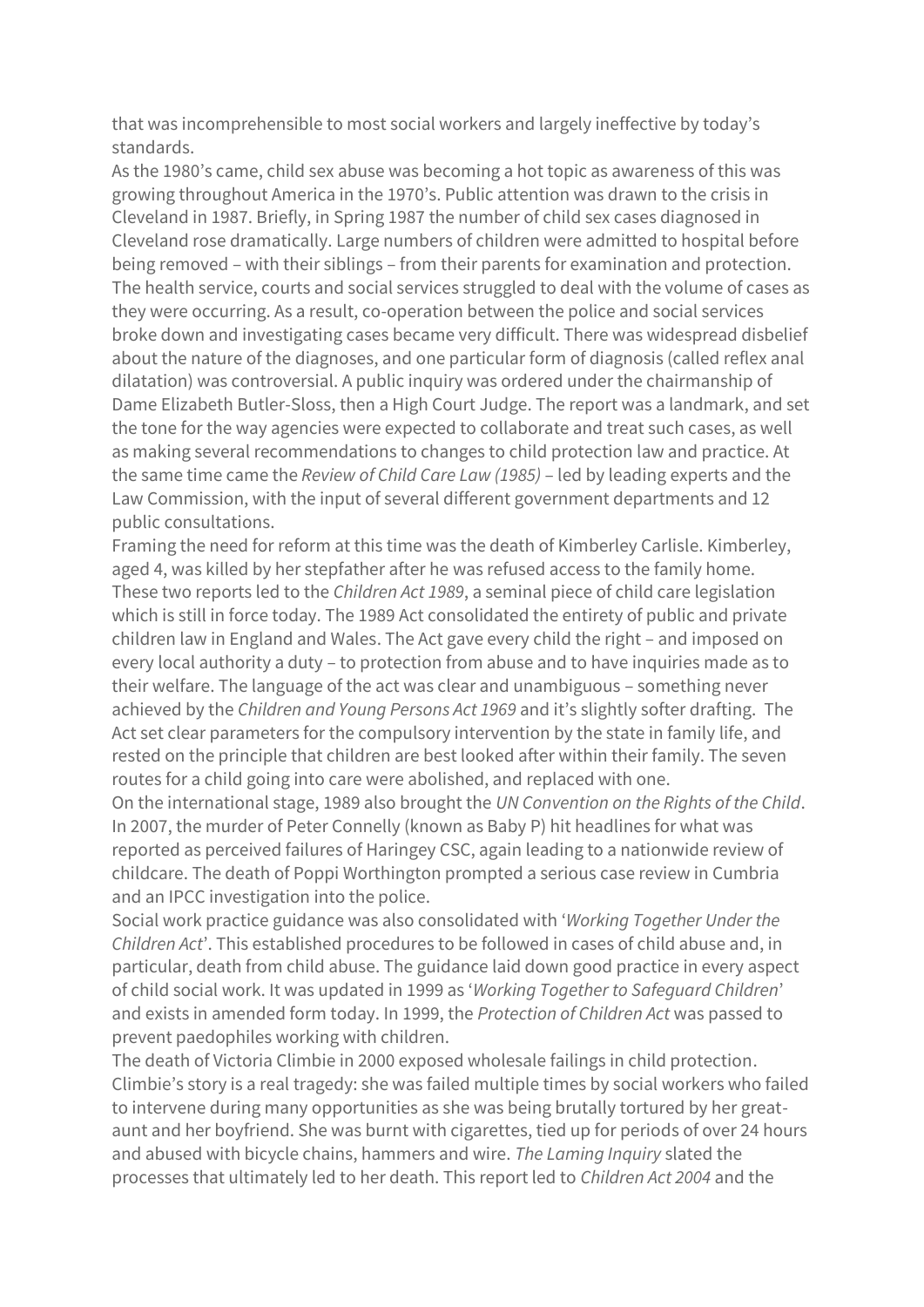'*every child matters*' initiative, as well as introducing for the first time a national database designed to hold information on all children in England and a Children's Commissioner. I've probably missed a few things, but this isn't intended to be an in-depth exposition of the history of child protection. I've just laid it out because as with all things it's important to understand the backdrop against which change occurs, and crucially to explain why I think that child protection matters.

I also don't say this because I am going to critically evaluate the 2020 regulations, nor provide a commentary on the rights and wrongs of each measure – I will leave that for the blogs and the papers. The aim of this post is to outline the changes because they are important for transparency, and so that they can be understood. As time has gone on, we as a society have taken measures to increase the protection we afford to children; sometimes this is to consolidate and pioneer, sometimes it has been reactive after some awful episode of abuse. Any change should be seriously considered.

**The Adoption and Children (Coronavirus) (Amendment) Regulations 2020**

Right – back to the *Adoption and Children (Coronavirus) (Amendment) Regulations 2020.* You can find [them](http://www.legislation.gov.uk/uksi/2020/445/contents/made) here. Unusually for a Statutory Instrument, the regulation is accompanied by an explanatory memo [here.](http://www.legislation.gov.uk/uksi/2020/445/pdfs/uksiem_20200445_en.pdf)

The regulations make changes to the duties that local authorities have with regards to safeguarding children. These are temporary changes and the regulations give a date in September 2020 for them to lapse. This date can be extended, reviewed or simply removed. They were simply made by virtue of the Coronavirus Act 2020. Parliament did not need to approve them first.

I first read of these changes on the excellent [Article](https://article39.org.uk/2020/04/23/ministers-use-covid-19-to-destroy-childrens-safeguards/) 39 blog which provides a comprehensive exposition of the regulations and their changes. They found a little more prominence in *The Times* on Thursday 30 April 2020, under the headline '[Vulnerable](https://www.thetimes.co.uk/article/vulnerable-childrens-services-facing-outrageous-assault-vbzdr0ht5) children's services facing ['outrageous](https://www.thetimes.co.uk/article/vulnerable-childrens-services-facing-outrageous-assault-vbzdr0ht5) assault''.

The regulations make several changes. To my mind, the key changes are:

- Social work visits or meetings with children in care: these can now be electronically. The requirement for these to be completed every six weeks (or three months in a long term placement) is relaxed; instead social workers must visit "as soon is as reasonably practicable". A 'visit' can be by telephone, video-link or other electronic means.
- Looked after Child Reviews (unhelpfully called something different in almost every authority, wanting to appear modern and caring whilst at the same time abandoning the terminology of the act – rant over) will no longer take place every six months as previously required. Previously there would be a LAC review no later than 20 days after a child is received into care, then after 3 months and then every 6 months thereafter. These will now take place where "reasonably practicable". This is a substantial change, firstly because it reduces the regular oversight of the Independent Reviewing Officer (IRO) in all cases for which they are responsible – the IRO is a significant safeguard in the Looked After process. But also because LAC reviews have been a part of child protection since Dennis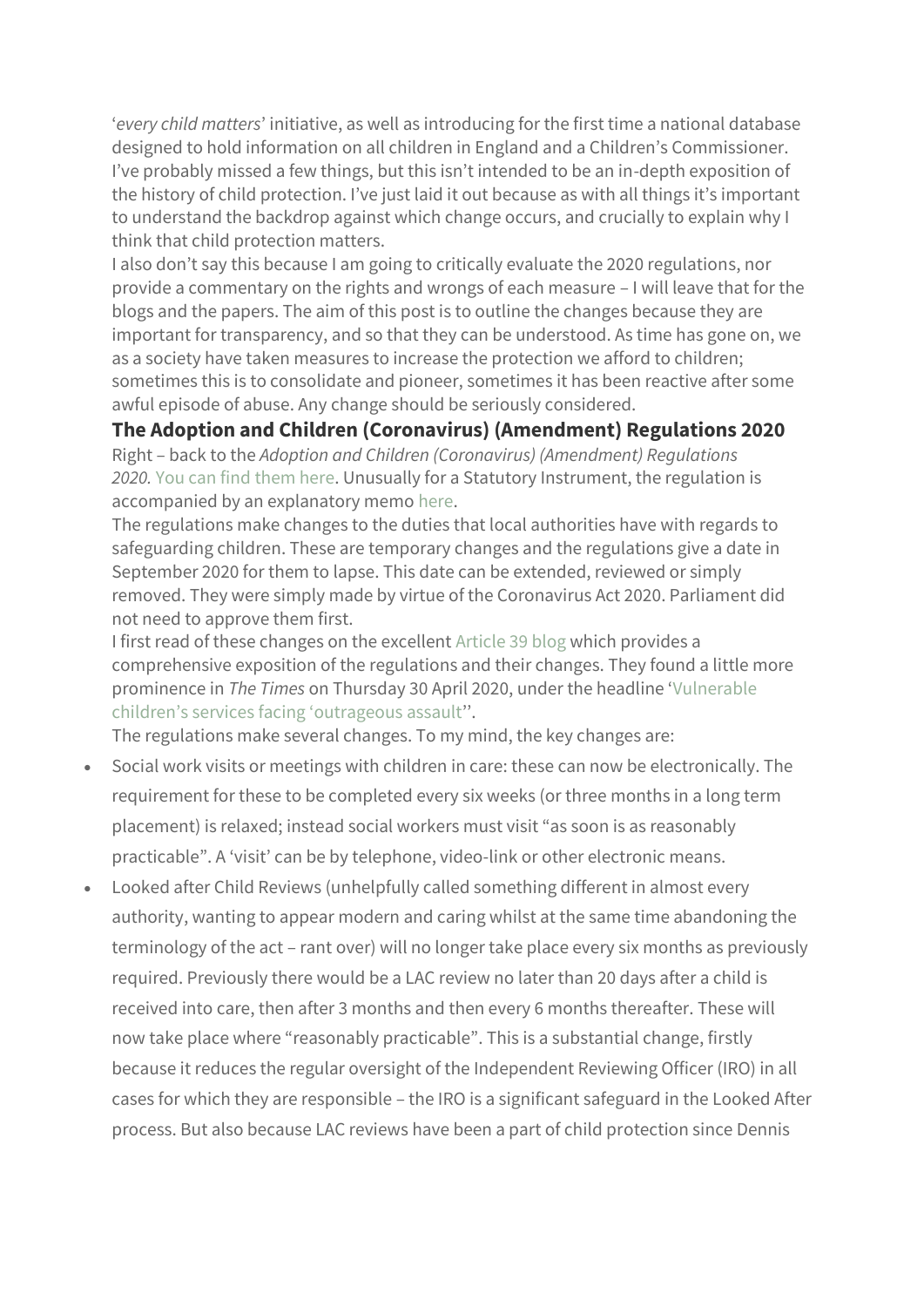O'Neill died in 1946. As Article 39 point out, attempts to change this have been strenuously resisted.

- A local authority can now approve a foster carer temporarily for 24 weeks instead of 16. The Care Planning Regulations 2010 are amended so that placement of this nature – usually in an emergency – no longer needs to be with a 'connected person' (usually a relative or friend). Assessments of these temporary carers no longer need to be undertaken within a time limit, but can be 'as soon as reasonably practicable'. This is a significant amendment. On the one hand, [Schedule](http://www.legislation.gov.uk/uksi/2010/959/schedule/4/made) 4 of the 2010 regulations applies and therefore there is still a proper list of factors that require assessment in the situation where a child should be accommodated urgently in this way. Another plus point is, personally, I've never understood why a Regulation 24 placement should be limited to 16 weeks. It causes all sorts of problems within care proceedings which, upon expiry and the placement becoming 'illegal', normally results in the use of Section 38(6) of the Children Act 1989 and the court directing an 'assessment' of the child in the care of the relatives (Fudge, anyone?). But let us consider why Regulation 24 exists. It is to give a temporary home to children who are vulnerable – usually in pressing circumstances. Children placed under this part of the regulations don't require professional foster carers or the feeling of being 'in care', rather they need a safe and legal mechanism by which they can stay with somebody they know. This regulation does not (not can a Statutory Instrument) amend the [Children](http://www.legislation.gov.uk/ukpga/1989/41/section/22C) Act 1989, section 22C, which lays down how looked after children are to be accommodated. This section requires that children are to live with parents unless it is not consistent with their welfare or be reasonably practicable. The Act then gives a hierarchy if the child can't live at home, first of which is that a child should live with 'an individual who is a relative, friend or other person connected with C, and who is also a local authority foster placement', and then a foster parent that does not fall within the 'connected person' category. It may be that this amendment is a convenience to allow urgent assessment of foster carers, but Section 22C and the spirit of the Children Act is clear. The effect of this amendment should be given close attention, and particular attention paid to whether or not there are resulting attempts to circumvent the law in this regard.
- Adoption and fostering panels are now not mandatory. At present, adoption panels exist to carefully scrutinise applications from potential adopters. Fostering panels review and approve foster carers based on their suitability. Measures have been taken to ensure – according to the explanatory notes – that adoptions can 'proceed swiftly'. The requirement for a placement plan and approval by an officer of a local authority is removed.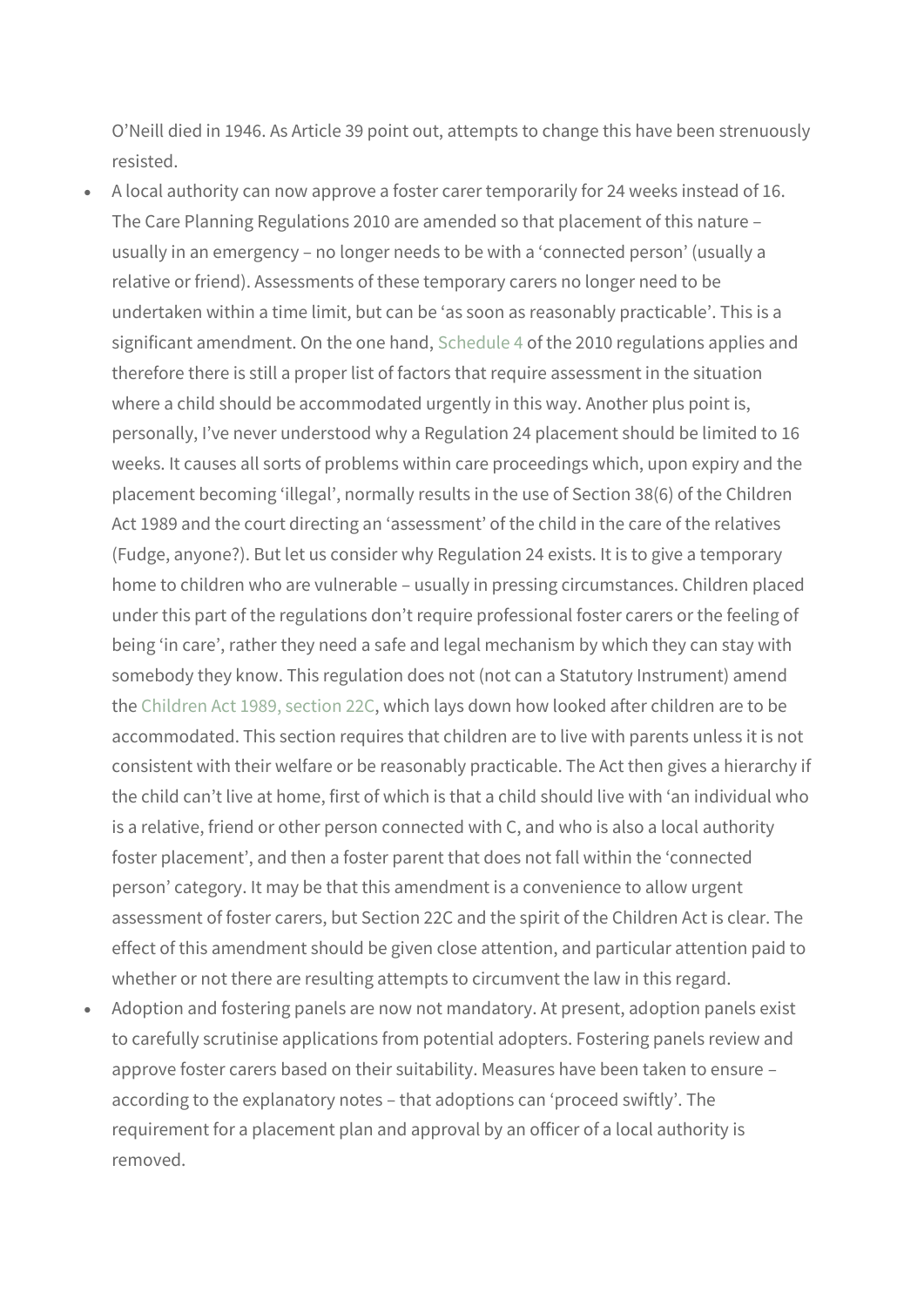- Private fostering visits are now "as soon as reasonably practicable" and not within 7 days. This is what it says on the tin – a private arrangement to foster a child without the involvement of the local authority. Safeguards developed after the Climbie murder 20 years ago, one of which was a visit from a social worker once a local authority has been notified.
- Prospective foster carer assessments can proceed in the absence of health information or DBS checks (although these will still be needed later down the line).
- Scores of changes to Children's Homes, including becoming a place of detention if the children are potentially infected with COVID-19 (at present a child can only be deprived of her liberty in certain circumstances, such as a Secure Accommodation Order or an order from the High Court authorising a deprivation), twice yearly OFSTED inspections of children's homes abandoned, and the requirement to meet the care quality standards for children's homes changed to 'if reasonably practicable'.

These changes are not new suggestions. They have been put forward by Theresa May's government in the 2017 Children and Social Care Bill. I recall that one [commentator](https://www.communitycare.co.uk/2016/10/13/scrapping-red-tape-safeguards-fight-future-childrens-services/) at the time referred to a 'bonfire' of children's rights. Pressure from all angles led to Justine Greening dropping the proposed changes in 2017.

These regulations are also unusual in that the Department for Education are apparently publishing guidance to accompany the Statutory Instrument. As Belinda [Bramhall](https://twitter.com/belindabramhall/status/1256628571642245123?s=21) [highlighted](https://twitter.com/belindabramhall/status/1256628571642245123?s=21) on twitter, this is not unheard of (for example the Care Planning regs and the Special Guardianship regs came along with guidance) and it will be of interest to see whether the guidance is statutory guidance (which must be followed save for exceptional local circumstances that justify deviating from the guidance – see Re TG v [Lambeth](https://www.familylawweek.co.uk/site.aspx?i=ed83394) MBC [\[2011\]](https://www.familylawweek.co.uk/site.aspx?i=ed83394) EWCA Civ 526 or simply best practice.

#### **Some responses**

It may not surprise you to know that the changes have not been well received. In some quarters they have been praised. The government explained that they were designed to ease mounting pressure on children's services departments at a time of crisis. It is indeed true that many are in crisis, although I can speak only from experience. In other quarters, they have not been praised. For starters, the regulations themselves are a masterpiece of obfuscation. They would, I suspect, have Sir Humphrey Appleby rubbing his hands with glee (bonus points for getting the reference). They amend various statutes

and regulations so a standalone document makes little sense at all. Having made sense of it all, the director of Article 39, Carolyne Willow, commented that:

*"Having spent hours going through the statutory instrument line-by-line, I haven't been able to find a single new protection for children. The whole document is about taking away, diminishing and undermining what has been built up for children over many decades."*

There has also been a lack of consultation. Some of my friends at local authorities were aware of the regulations but it was news to me and indeed the Family Law Bar Association.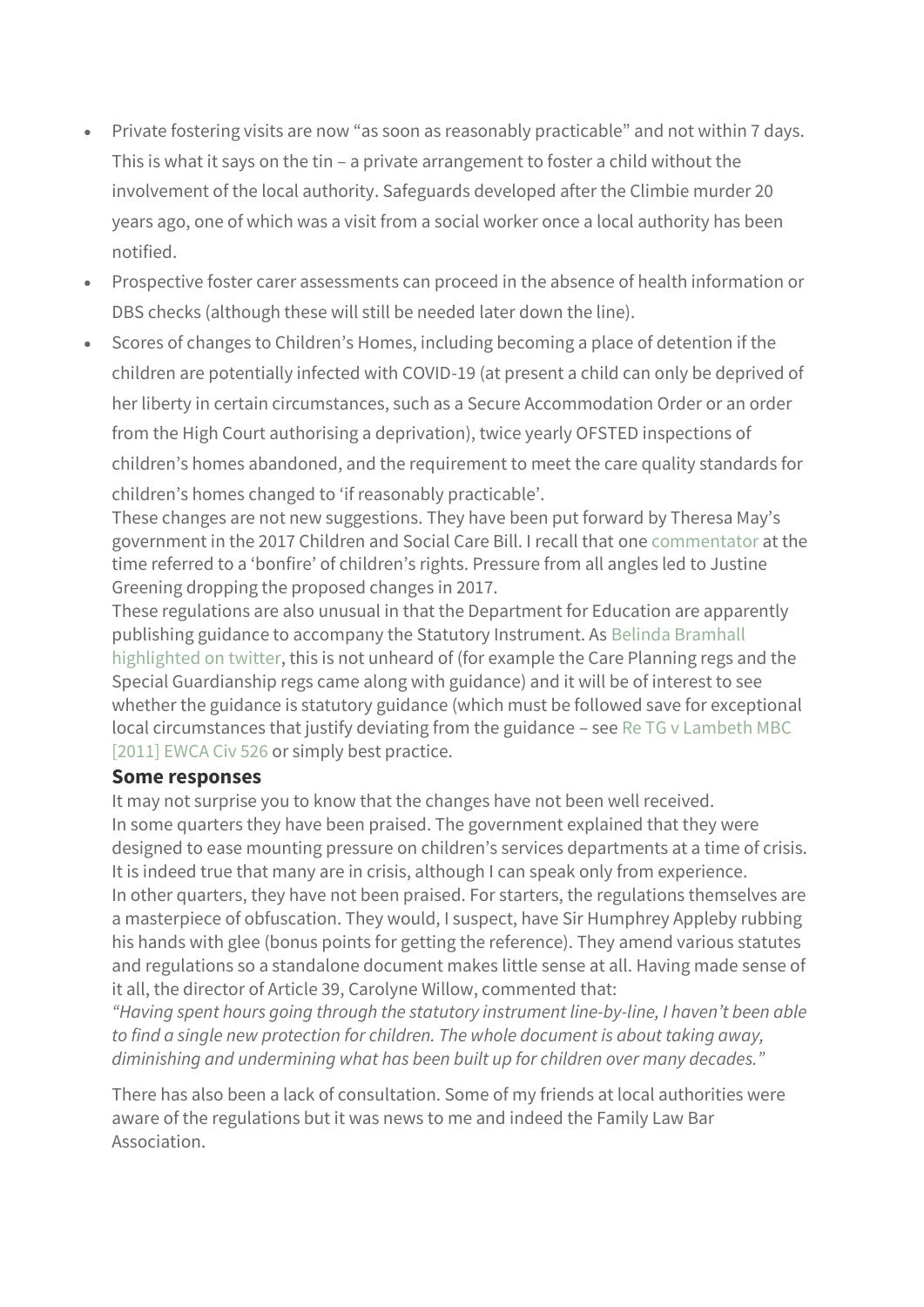The Children's Commissioner, in an open [letter,](https://www.childrenscommissioner.gov.uk/2020/04/30/statement-on-changes-to-regulations-affecting-childrens-social-care/) slated the regulations, highlighting regulations of particular concern. She said:

I appreciate that Local Authority children's services are likely to be experiencing challenging working conditions during the pandemic, and there are many inspiring examples of frontline workers going above and beyond the call of duty to keep children safe. Nevertheless, I do not believe that the changes made in these regulations are necessary– except perhaps for some clarifications (in guidance) about contact with children taking place remotely during the lockdown. Children in care are already vulnerable, and this crisis is placing additional strain on them – as most are not in school, less able to have direct contact with family and other trusted professionals, and facing the challenges of lockdown and anxiety about illness – all on top of the trauma they have already experienced. If anything, I would expect to see increased protections to ensure their needs are met during this period.

I would like to see all the regulations revoked, as I do not believe that there is sufficient justification to introduce them. This crisis must not remove protections from extremely vulnerable children, particularly as they are even more vulnerable at this time.

The British Association of Social Workers (BASW) observed:

"*There is an absence of a clear, documented and facilitated process for the rationale, structured introduction and delivering of the Regulations for local authorities… The risk is that significant changes are 'dribbled in' on a case by case basis with no explicit rationale either within or between local authorities…*

*Some of the changes in the Regulations seem suspiciously close to the 'freedoms' that were in the original draft of the Children and Social Work Bill, clauses that were subsequently thrown out by a coalition of Parliamentarians, after a vigorous campaign by civil society groups and service users…*

*Looked after children and young people are among the most vulnerable in society. Hard won rights in law are not simply bureaucratic processes but exist to protect children and young people and promote their well-being."*

These concerns have been echoed amongst my twitter friends. My colleague from a former Liverpool life and head of MSB's Family Law team Emma [Palmer](https://twitter.com/Evpalmer) tweeted:



**[Emma Palmer](https://twitter.com/Evpalmer)**@Evpalmer

The Adoption and Children (Coronavirus) (Amendment) Regulations 2020

Change has been thrust upon us with [#coronavirus.](https://twitter.com/hashtag/coronavirus?src=hash) I readily admit I do not have the answers. What I do have is a strong belief that children will die if phone calls replace child visits [http://www.legislation.gov.uk/uksi/2020/445/made](https://t.co/iq7u0RksDM) …

[21](https://twitter.com/intent/like?tweet_id=1254880106419552259) 10:08 PM - [Apr 27, 2020](https://twitter.com/Evpalmer/status/1254880106419552259)